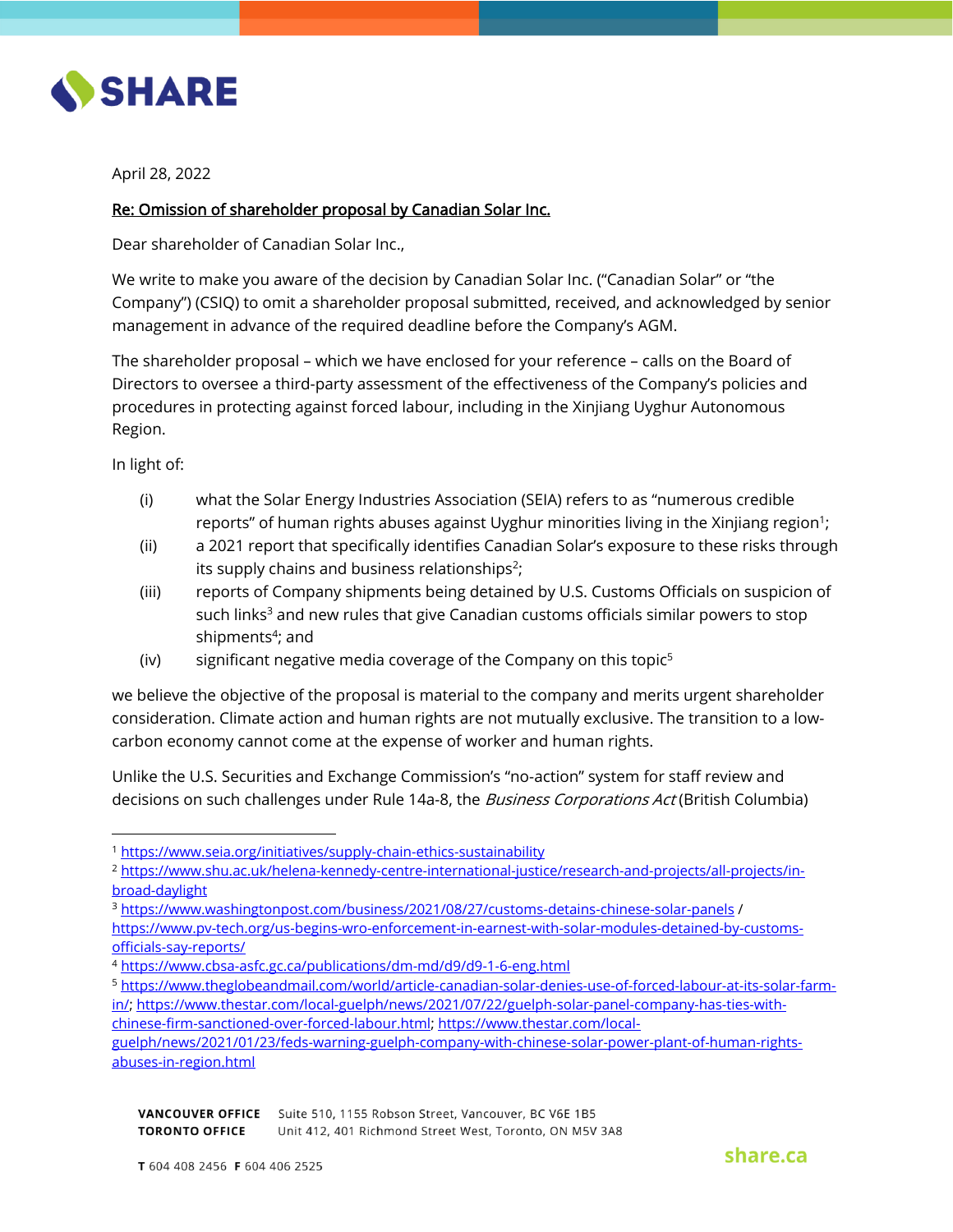(BCBCA), the governing statute for the Company, provides virtually no recourse for shareholders in this situation – barring a court order.

• The company argues that under the BCBCA, it may exclude the proposal because it was not properly received by the company, and because the subject of the proposal has been substantially implemented. Both the Company's SVP & General Counsel and Director of Investor Relations acknowledged, on multiple occasions and in multiple instances, receiving our proposal by email before the filing deadline. The company later claimed it didn't "receive" the proposal because the address line on the PDF referred to the company's principal executive office (in Ontario), rather than its registered office, at a B.C. law firm.

Further, the company claims the proposal should be omitted because it has been substantially implemented, while simultaneously stating that it has not actually been able to find any third party that is able to perform the work in question.

• Were this debate happening in the US, the outcome would be clear: the SEC recently overruled attempts to exclude a similar proposal at Apple Inc. and obligated the company to include the proposal in its proxy circular after the company proposed to exclude the proposal on grounds of substantial implementation.<sup>6</sup> The argument of substantial implementation is no more credible just because it is occurring north of the border.

In order to restore shareholder trust and confidence, and allow for the exercise of proper human rights due diligence in accordance with fiduciary duty, we urge the Company to include the Proposal in its 2022 management proxy circular for a vote at the upcoming AGM.

We encourage shareholders to contact the Company with this request, as soon as possible. Should you have any questions, please don't hesitate to contact me.

Sincerely,

 $\overline{a}$ 

Anthoy Schin

Anthony Schein Director of Shareholder Advocacy

Copies to: Board of Directors, Canadian Solar, Hon. Selina Robinson, Minister of Finance, British Columbia, [Enver Fitch](https://share.lightning.force.com/lightning/r/0037V00002d6JkcQAE/view) Vice President, Environmental, Social, & Governance (ESG) Research, Institutional Shareholder Services, Eric Shostal, Senior Vice President, Research and Engagement, Glass Lewis, Catherine McCall, Executive Director, Canadian Coalition for Good Governance, Robert Hornung, President & CEO, Canadian Renewable Energy Association

THE FOREGOING INFORMATION MAY BE DISSEMINATED TO SHAREHOLDERS VIA TELEPHONE, U.S. MAIL, EMAIL, CERTAIN WEBSITES AND CERTAIN SOCIAL MEDIA VENUES, AND SHOULD NOT BE CONSTRUED AS INVESTMENT ADVICE OR AS A SOLICITATION OF AUTHORITY TO VOTE YOUR PROXY. THE COST OF DISSEMINATING THE FOREGOING INFORMATION TO SHAREHOLDERS IS BEING BORNE ENTIRELY BY THE FILERS. PROXY CARDS WILL NOT BE ACCEPTED BY ANY FILER. PLEASE DO NOT SEND YOUR PROXY TO ANY FILER. TO VOTE YOUR PROXY, PLEASE FOLLOW THE INSTRUCTIONS ON YOUR PROXY CARD.

<sup>6</sup> <https://www.sec.gov/divisions/corpfin/cf-noaction/14a-8/2021/saksapple122021-14a8.pdf>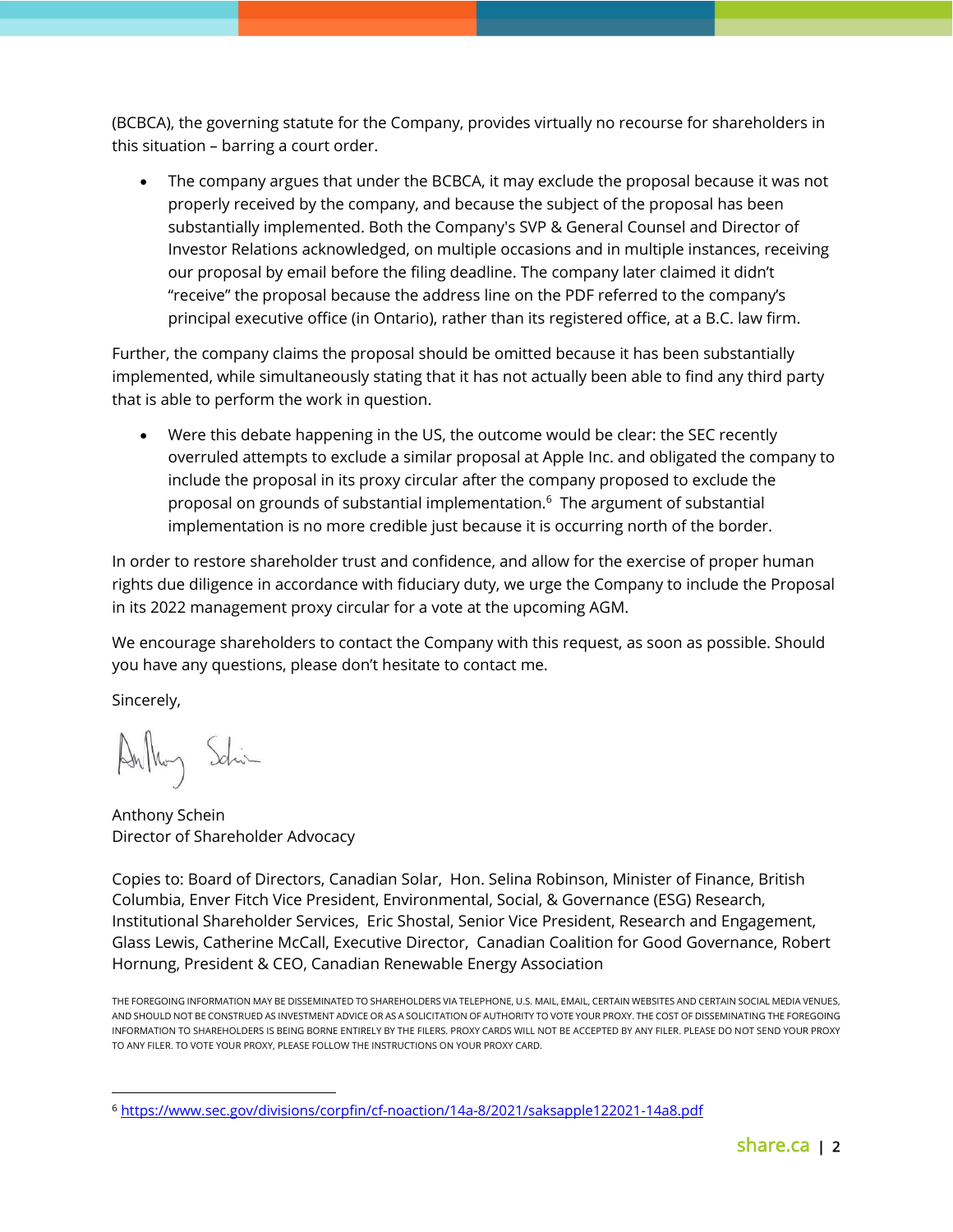

**RESOLVED**: Shareholders request the Board of Directors oversee a third-party party assessment and report to shareholders, at reasonable cost and omitting proprietary information, on the extent to which Canadian Solar Inc.'s (Canadian Solar) policies and procedures effectively protect against forced labour in its operations, supply chains, and business relationships, including in the Xinjiang Uyghur Autonomous Region. The report should:

- Draw upon international standards such as the *UN Guiding Principles on Business and Human Rights, ILO Declaration on Fundamental Principles and Rights at Work* and *ILO Forced Labour Convention, 1930 (No. 29);*
- Explain how Canadian Solar identifies actual or potential adverse human rights impacts and how, once identified, the company prevents, mitigates and accounts for such impacts;
- Explain the extent to which Canadian Solar has identified suppliers and sub-suppliers that are at significant risk for forced labour violations;
- Disclose the number of suppliers against which Canadian Solar has taken corrective action due to such violations;
- Be posted on Canadian Solar's website.

## **Supporting Statement**:

There is a significant gap between the policies Canadian Solar has adopted to address human rights and credible allegations of forced labour in the company's supply chains. This gap creates material, regulatory and reputational risks for the company and investors. Investors seek independent analysis of the company's policies and oversight regarding human rights and forced labour.

According to the [Solar Energy Industries Association \(SEIA\)](https://www.seia.org/initiatives/supply-chain-ethics-sustainability), "there are numerous credible reports linking the Chinese government to human rights abuses against Uyghurs, an ethnic minority living in the Xinjiang region". The SEIA further states that, "an estimated 50% of the global supply of polysilicon – a critical component of solar modules – is produced in the Xinjiang region."

Canadian Solar is directly implicated in these reports. A May 2021 [report](https://www.shu.ac.uk/helena-kennedy-centre-international-justice/research-and-projects/all-projects/in-broad-daylight) specifically names Canadian Solar's exposure to forced labour risks in Xinjiang through one of its major polysilicon suppliers. Another 2021 [report](http://nomogaia.org/wp-content/uploads/2021/03/IFC-Xinjiang-Investments-the-tragic-cost-of-bypassing-PS7.pdf) raised concerns over Canadian Solar's operation of a solar farm in Xinjiang proximate to several detention facilities. The company has been subject to significant [negative](https://www.theglobeandmail.com/world/article-canadian-firms-operate-in-chinas-xinjiang-region/) [media](https://www.thestar.com/local-guelph/news/2021/01/23/feds-warning-guelph-company-with-chinese-solar-power-plant-of-human-rights-abuses-in-region.html) [coverage](https://www.washingtonpost.com/business/2021/08/27/customs-detains-chinese-solar-panels/) as a result.

Over the course of 2021, it was reported that Canadian Solar had shipments of [materials](https://www.solarpowerworldonline.com/2021/11/an-update-on-wro-enforcement-on-imported-solar-panels/) [detained](https://www.pv-tech.org/us-begins-wro-enforcement-in-earnest-with-solar-modules-detained-by-customs-officials-say-reports/) by [U.S. Customs Officials.](https://www.cbp.gov/newsroom/national-media-release/department-homeland-security-issues-withhold-release-order-silica) The U.S. [Uyghur Forced Labour Prevention Act](https://www.congress.gov/117/bills/hr6256/BILLS-117hr6256eh.pdf) could lead to further shipment seizures for Canadian Solar.

To date, and despite these credible allegations, management has maintained that "there is no forced [labour in our supply chain"](https://www.thestar.com/local-guelph/news/2021/07/22/guelph-solar-panel-company-has-ties-with-chinese-firm-sanctioned-over-forced-labour.html) and that it, ["doesn't 'believe there is forced labour in our](https://www.theglobeandmail.com/world/article-canadian-solar-denies-use-of-forced-labour-at-its-solar-farm-in/) industry'". Canadian Solar has also lagged behind its peers by not joining more than 300 companies signing the SEIA's *[Solar Industry Forced Labour Prevention Pledge.](https://www.seia.org/sites/default/files/Solar%20Industry%20Forced%20Labor%20Prevention%20Pledge%20Signatories.pdf)*